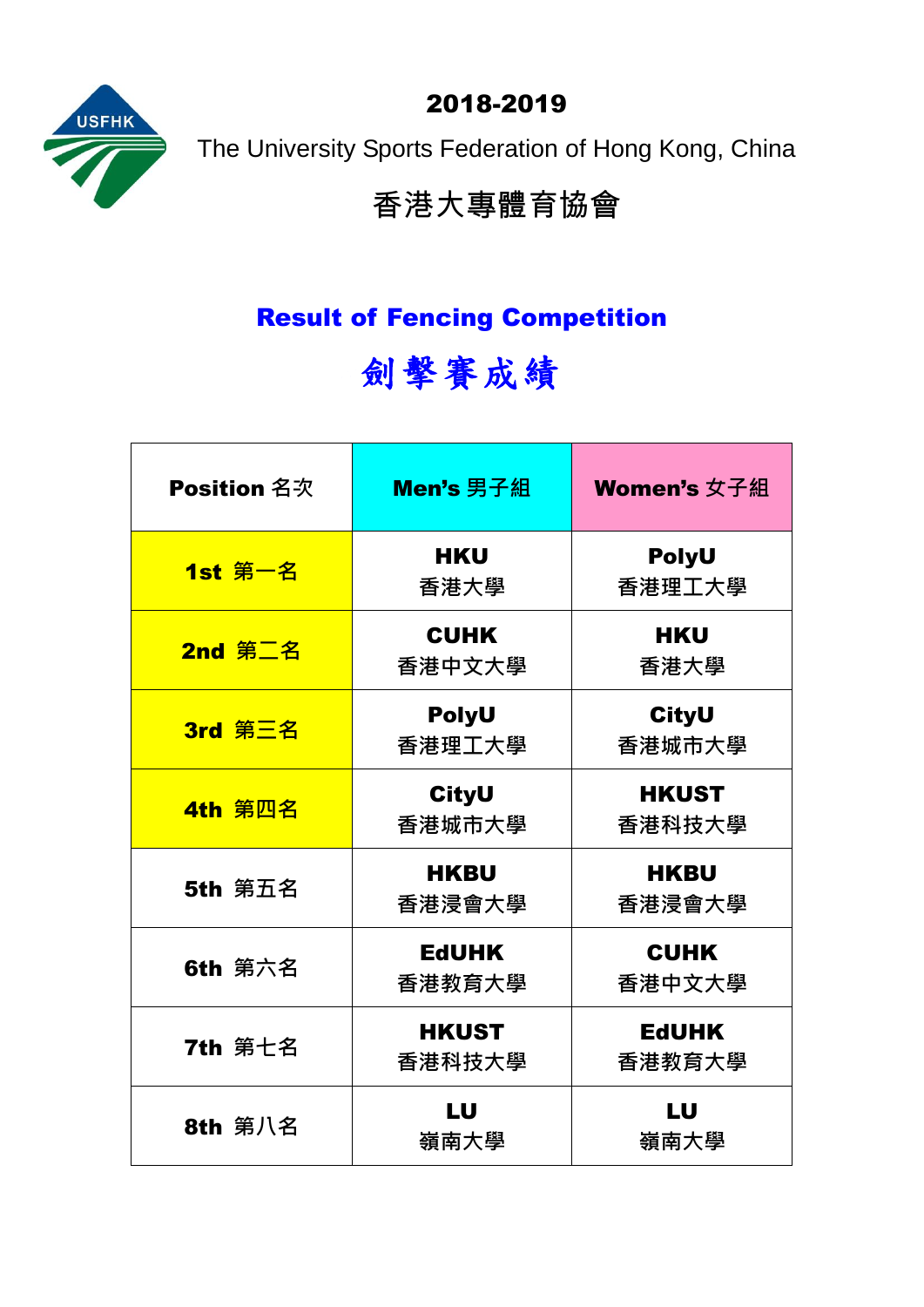團體分項成績

| 冠軍 | 亞軍 | 季軍 | 殿軍 | 第五名 | 第六名 | 第七名 | 第八名 | 第九名 | 第十名 |
|----|----|----|----|-----|-----|-----|-----|-----|-----|
| 港大 | 城大 | 理大 | 科大 | 中大  | 浸大  | 恒大  | 嶺大  | 教大  |     |
| 理大 | 城大 | 港大 | 浸大 | 恒大  | 中大  | 教大  | 科大  | 嶺大  |     |
| 理大 | 港大 | 科大 | 浸大 | 城大  | 中大  | 職訓局 | 嶺大  | 教大  |     |
| 港大 | 城大 | 理大 | 中大 | 科大  | 教大  | 嶺大  | 恒大  | 嶺大  | 職訓局 |
| 中大 | 理大 | 港大 | 城大 | 教大  | 恒大  | 浸大  | 科大  | 職訓局 | 嶺大  |
| 浸大 | 港大 | 理大 | 城大 | 中大  | 教大  | 科大  | 嶺大  | 職訓局 |     |
|    |    |    |    |     |     |     |     |     |     |

| 全場總冠軍 | r r.<br>$\overline{\phantom{a}}$<br>__<br>ノート<br>∸<br>◡ | ୵日<br>. .<br>__ | つイつ<br>ັ<br>_ |  |
|-------|---------------------------------------------------------|-----------------|---------------|--|
| 全場總亞軍 | 理·<br>一<br>حلب                                          | ୵目              | 30C           |  |
| 全場總季軍 | $L++$<br>呶                                              | 俎<br>—          | 260           |  |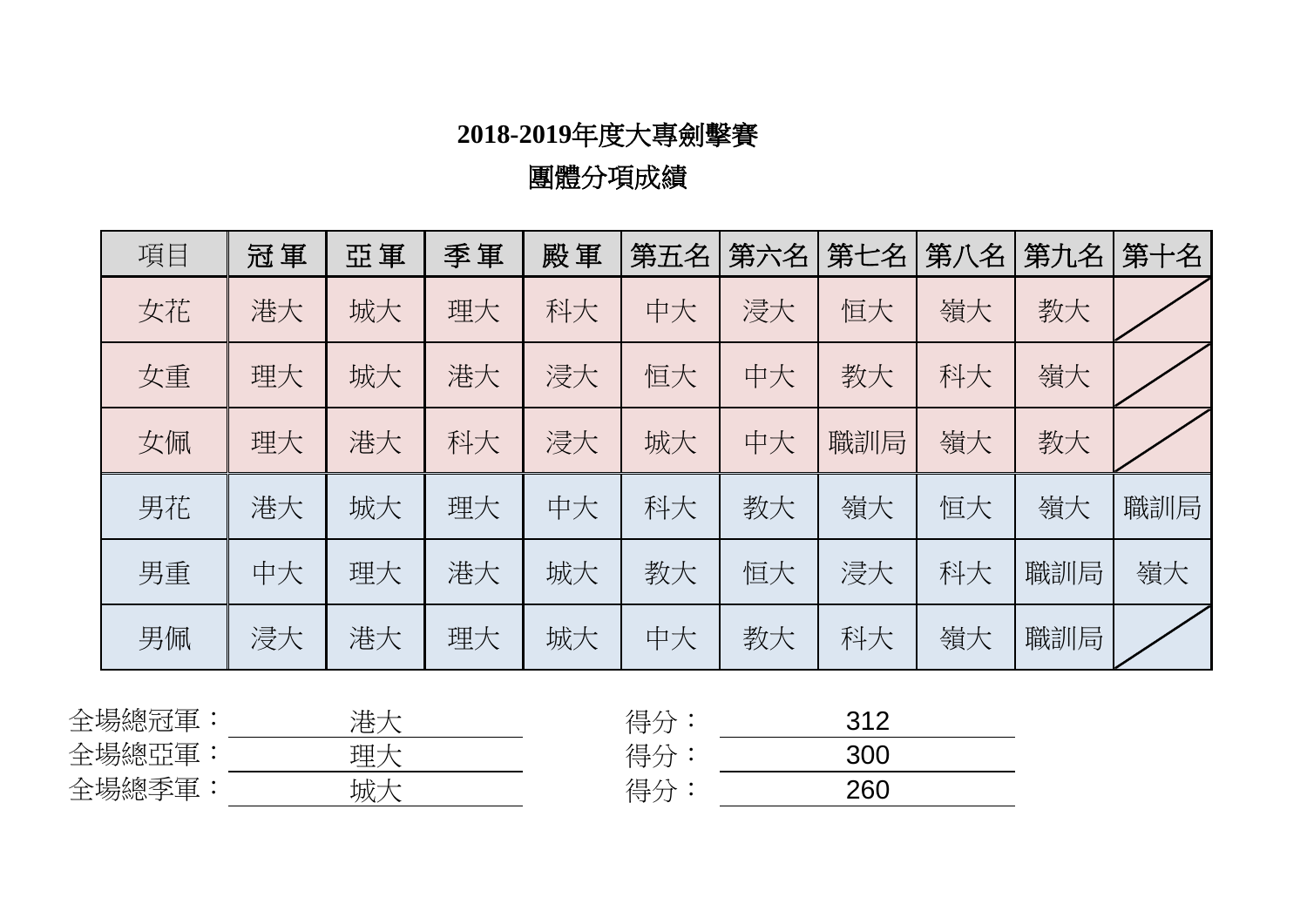### **2018-2019**年度大專劍擊賽 全場得分成績

| 項目  |                         | <b>CityU</b> |                         | <b>CUHK</b>    |    | <b>HKBU</b> |     | <b>EdUHK</b>        | <b>HKU</b>     |     |    | <b>VTC</b>     | LU  |     | PolyU |                | <b>HKUST</b> |    | <b>HSU</b> |                |
|-----|-------------------------|--------------|-------------------------|----------------|----|-------------|-----|---------------------|----------------|-----|----|----------------|-----|-----|-------|----------------|--------------|----|------------|----------------|
| 女花  | 2                       | 52           | 5                       | 32             | 6  | 30          | 9   | 25                  |                | 64  | 88 | $\theta$       | 8   | 26  | 3     | 40             | 4            | 36 |            | 28             |
| 女重  | 2                       | 52           | 6                       | 30             | 4  | 36          |     | 28                  | 3              | 40  | 88 | $\overline{0}$ | 9   | 25  |       | 64             | 8            | 26 | 5          | 32             |
| 女佩  | 5                       | 32           | 6                       | 30             | 4  | 36          | 9   | 25                  | $\overline{2}$ | 52  |    | 28             | 8   | 26  |       | 64             | 3            | 40 | 88         | $\overline{0}$ |
| 女總  | 92<br>136               |              |                         | 102            | 78 |             | 156 |                     | 28             |     | 77 |                | 168 |     | 102   |                | 60           |    |            |                |
| 名次  |                         | 3            |                         | 6              |    | 5           |     | 7<br>$\overline{2}$ |                |     | 10 |                | 8   |     |       |                | 4            |    | 9          |                |
| 男花  | $\overline{2}$          | 52           | 4                       | 36             | 7  | 28          | 6   | 30                  |                | 64  | 10 | 24             | 9   | 25  | 3     | 40             | 5            | 32 | 8          | 26             |
| 男重  | 4                       | 36           |                         | 64             | 7  | 28          | 5   | 32                  | 3              | 40  | 9  | 25             | 10  | 24  | 2     | 52             | 8            | 26 | 6          | 30             |
| 男佩  | 4                       | 36           | 5                       | 32             |    | 64          | 6   | 30                  | $\overline{2}$ | 52  | 9  | 25             | 8   | 26  | 3     | 40             | 7            | 28 | 88         | $\theta$       |
| 男總  | 124                     |              |                         | 132            |    | 120         |     | 92                  | 156            |     | 74 |                | 75  |     | 132   |                | 86           |    | 56         |                |
| 名次  | 4                       |              |                         | $\overline{2}$ |    | 5           |     | 6                   | 1              |     | 9  |                | 8   |     | 3     |                | 7            |    |            | <b>10</b>      |
| 總得分 |                         | 260          | 224<br>222<br>170       |                |    | 312         |     | 102                 |                | 152 |    | 300            |     | 188 |       | 116            |              |    |            |                |
| 名次  | $\overline{\mathbf{3}}$ |              | $\overline{\mathbf{4}}$ |                |    | 5           |     | 7                   |                |     |    | 10             | 8   |     |       | $\overline{2}$ |              | 6  |            | 9              |

全場總冠軍:

HKU 得分: 312

計分辦法︰冠軍 (64), 亞軍(52) , 季軍(40), 殿軍(36), 第五名(32), 第六名(30), 第七名(28), 第八名(26),第九名(25),第十名(24)

根據比賽章程 (三) - 計分辦法處理 :-

Remark 1: 女子團體賽 香港浸會大學 (HKBU) 及 香港科技大學 (HKUST) 同得 102分,因科大有一項第三。所以科大排名第四,浸大第五。 The overall score of HKBU's and HKUST's women's events are both 102. As HKUST has one 2nd runner up, therefore HKUST ranks 4th and HKBU ranks 5rd.

Remark 2: 男子團體賽 香港中文大學 (CUHK) 及 香港理工大學 (PolyU) 同得 132分,因中大有一項第一。所以中大排名第二,理大第三。 The overall score of HKBU's and HKUST's men's events are both 132. As CUHK has one champion, therefore CUHK ranks 2nd and PolyU ranks 3rd.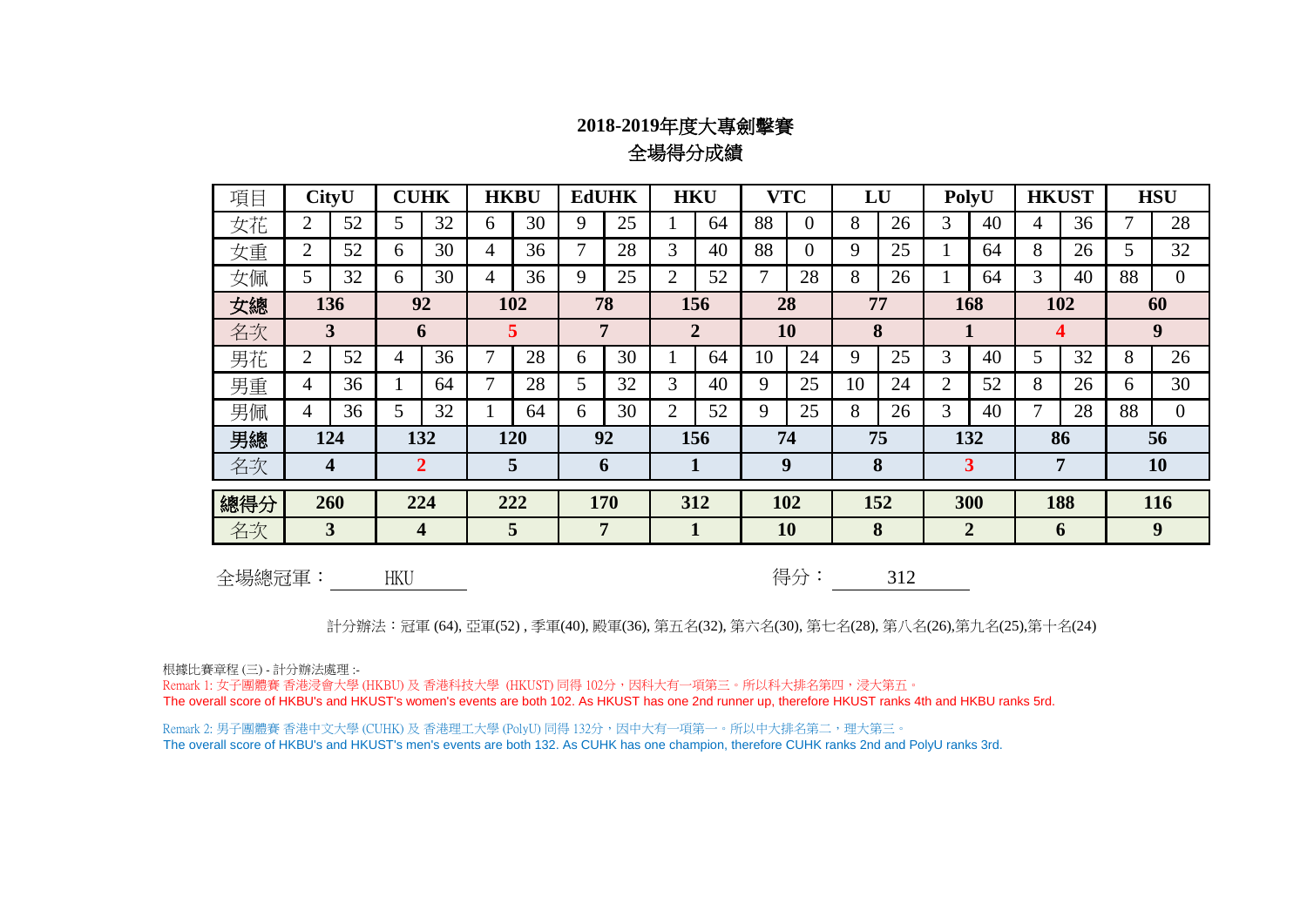### 項目: 男花(Men's Foil)對賽時間及比賽淘汰表

#### 日期﹕2019年2月17日

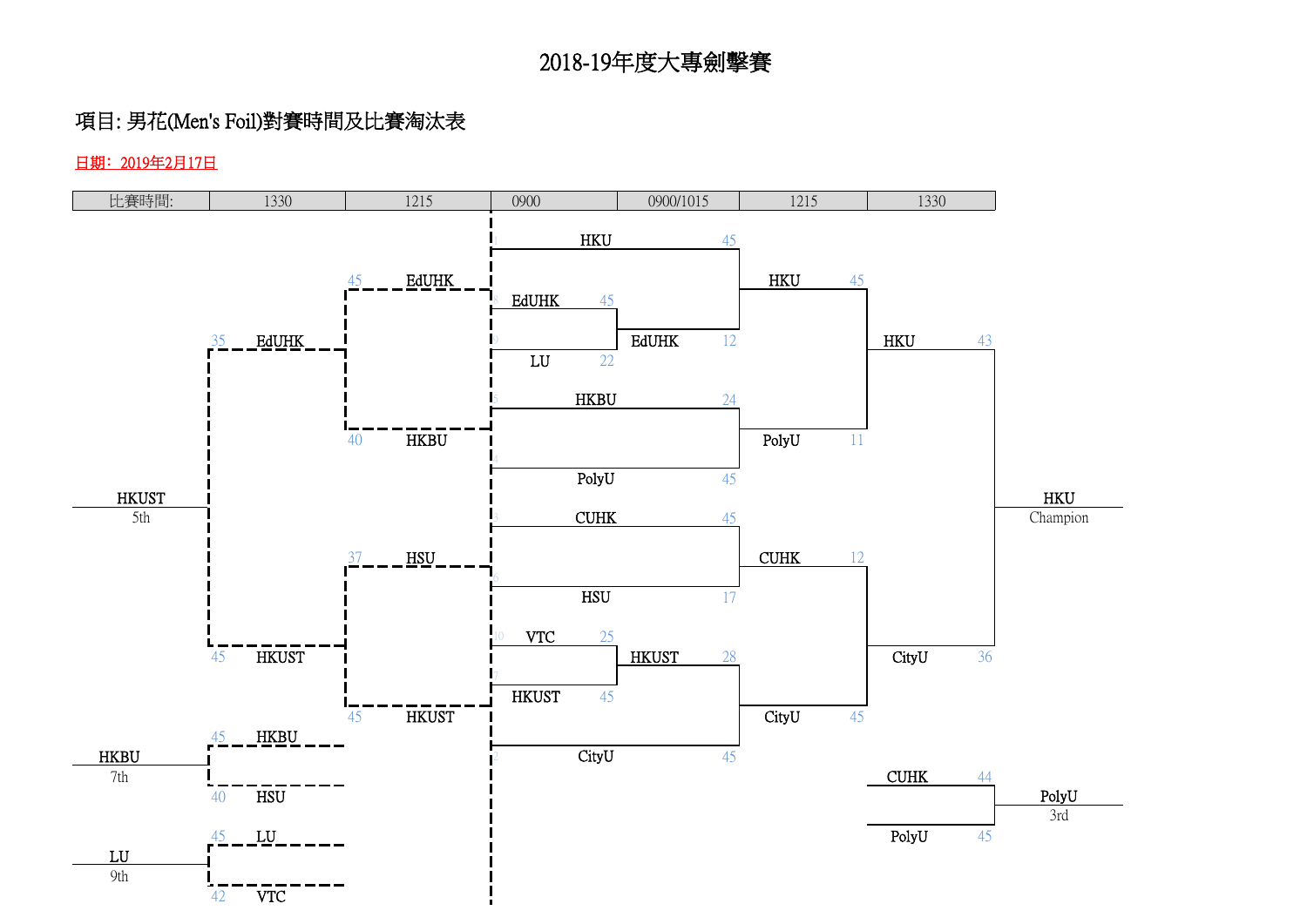### 項目: 女花(Women's Foil)對賽時間及比賽淘汰表

#### 日期﹕2019年2月17日

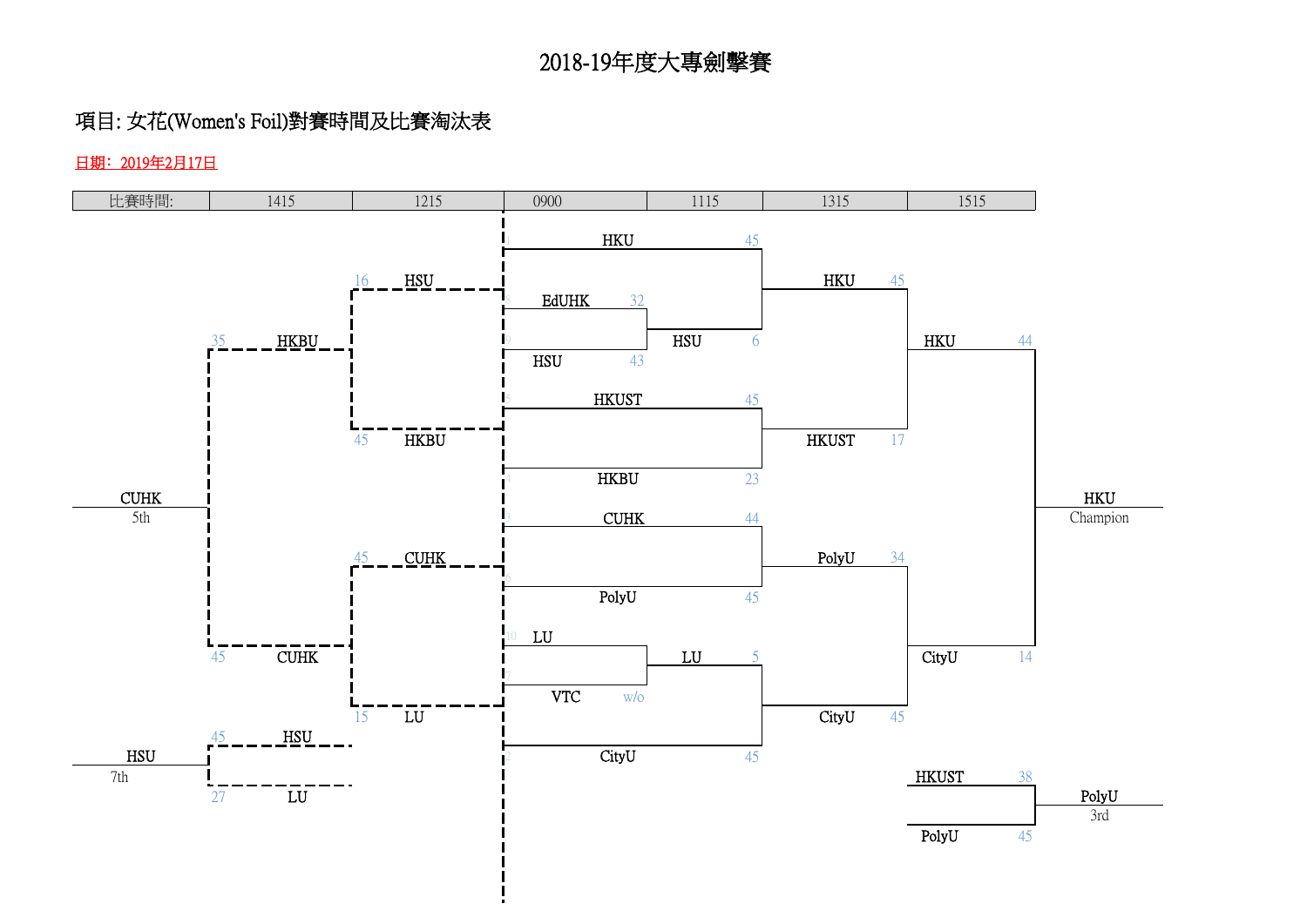### 項目: 男重(Men's Epee)對賽時間及比賽淘汰表

#### 日期﹕2019年2月17日

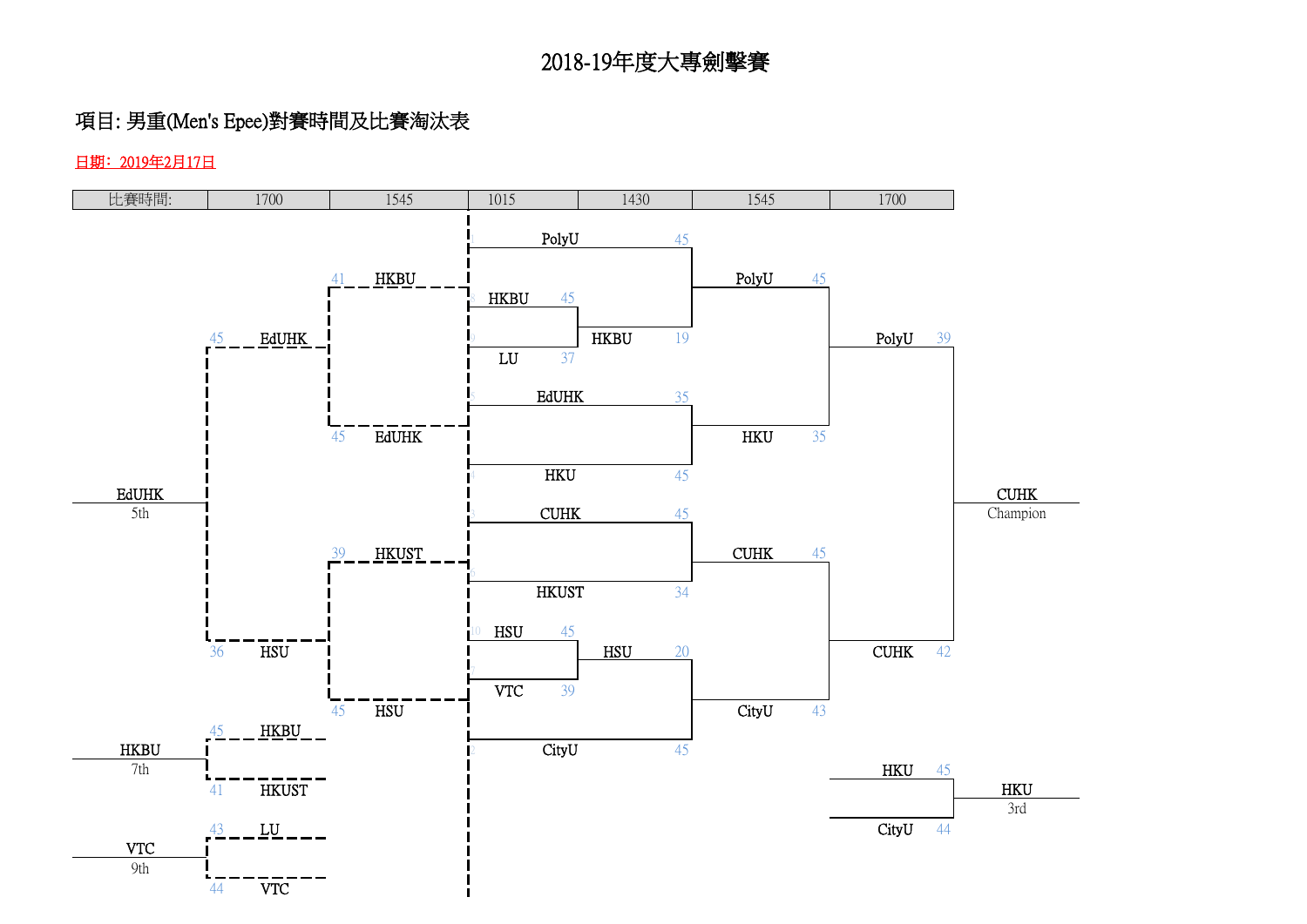## 項目: 女重(Women's Epee)對賽時間及比賽淘汰表

日期﹕2019年2月16日

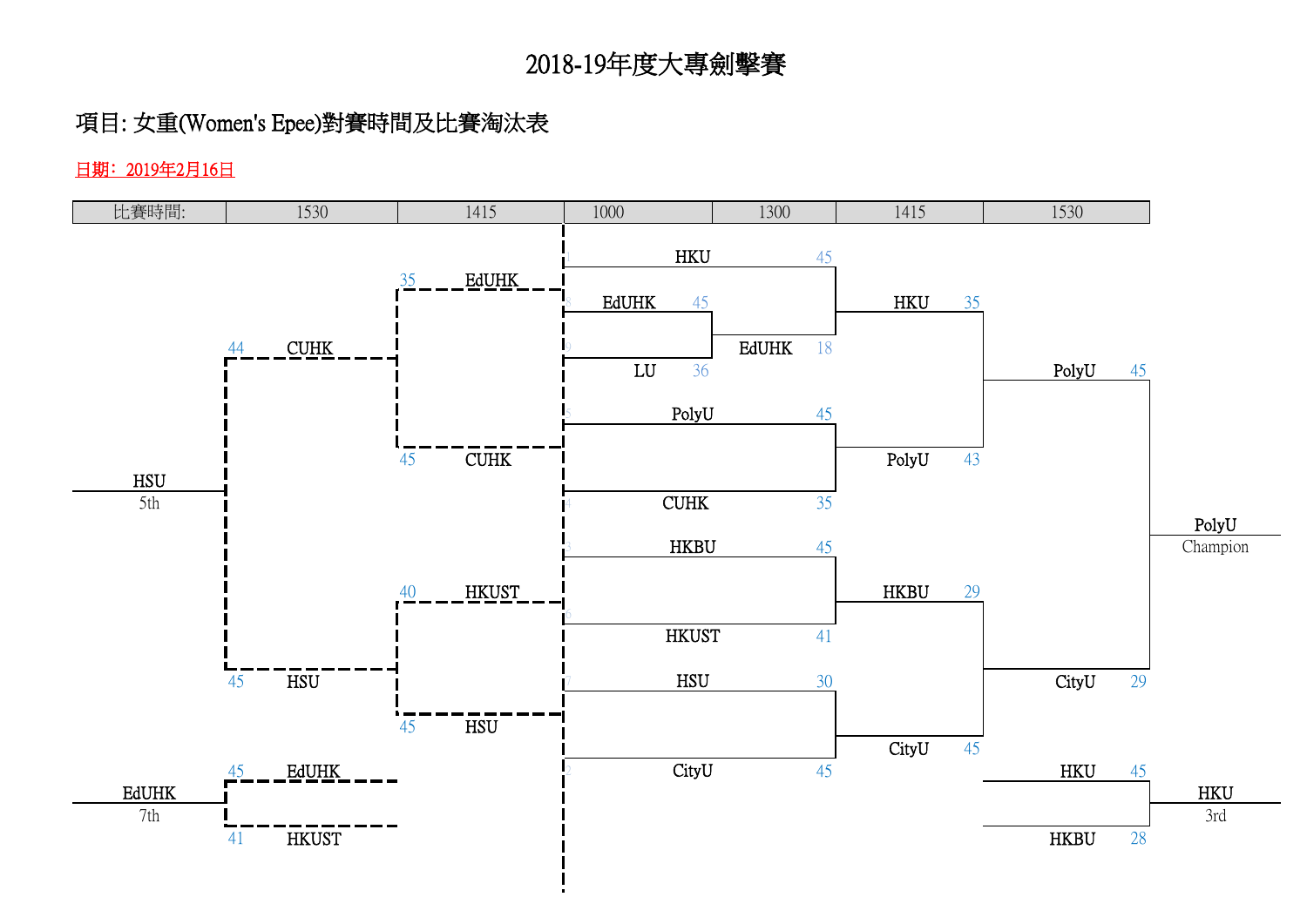## 項目: 男佩(Men's Sabre)對賽時間及比賽淘汰表

日期﹕2019年2月16日